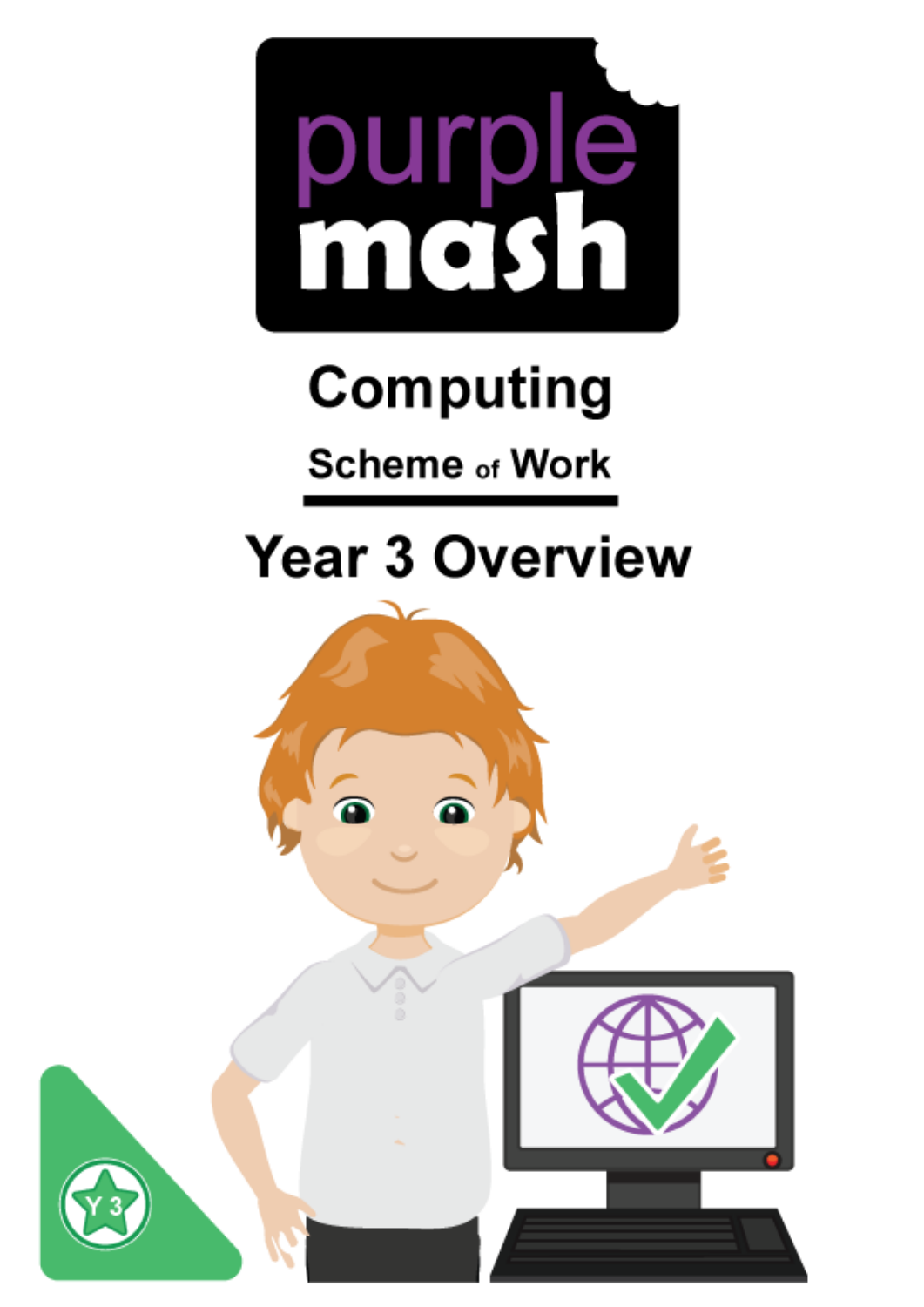## **Contents**

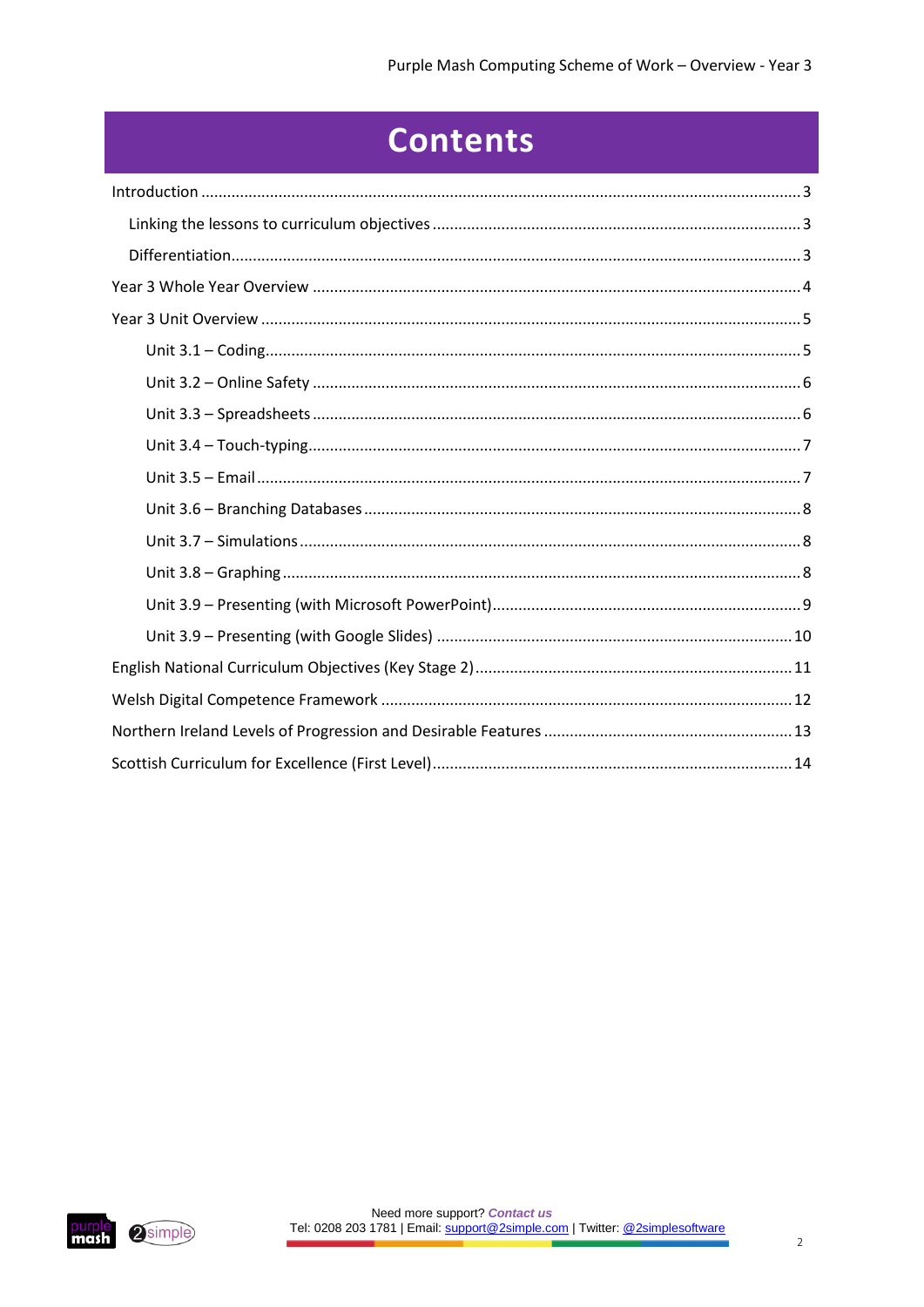## **Introduction**

<span id="page-2-0"></span>This document contains an overview of the units included in the Purple Mash Computing Scheme of Work for Year 3.

For detailed lesson plans and other information, see the documents for the individual units themselves.

Most lessons assume that children are logged onto Purple Mash with their own individual usernames and passwords, so their work will be saved in their own folders automatically and can be easily reviewed and assessed by the class teacher. If children have not used and logged onto Purple Mash before then they will need to spend some time before starting these lessons, learning how to do this. Children can be supported by having their printed logon cards (produced using [Create and](https://www.purplemash.com/site#app/guides/Create_Manage_Users_Guide)  [Manage Users\)](https://www.purplemash.com/site#app/guides/Create_Manage_Users_Guide) to hand.

Lesson plans also make use of the facility within Purple Mash to set activities for pupils which they can then complete and hand-in online (2Dos). This enables you to assess their work easily as well as distribute resources to all pupils. If children have not opened 2Dos before then they will need more detailed instructions about how to do this. A teacher's guide to 2Dos can be found in the teacher's section[: 2Dos Guide.](https://www.purplemash.com/site#app/guides/2dos_pdf_Guide)

If you are currently using a single login per class or group and would like to set up individual logins yourself, then please see our guide to doing so at [Create and Mange Users.](https://www.purplemash.com/site#app/guides/Create_Manage_Users_Guide) Alternatively, please contact support at [support@2simple.com](mailto:support@2simple.com) or 0208 203 1781.

To force links within this document to open in a new tab, right-click on the link then select 'Open link in new tab'.

#### <span id="page-2-1"></span>**Linking the lessons to curriculum objectives**

At the end of this document you will find a breakdown showing how the units relate to the curricula of England, Wales, Northern Ireland and Scotland. Within each unit document is a section called Assessment Guidance with exemplars of how a child at emerging, expected and exceeding level of achievement could demonstrate this in their work through the unit. These statements could also be used for reporting.



This information can be used in association with the Purple Mash Data Dashboard to make and record judgements about children's outcomes and demonstrate progress over time.

For more information about the Data Dashboard see the [Data Dashboard manual](https://www.purplemash.com/app/guides/Data_Dashboard_Users_Guide) or view the videos within the Data Dashboard tool.

#### <span id="page-2-2"></span>**Differentiation**

Where appropriate, guidance has been given on how to simplify tasks within lessons or challenge those who are ready for more stretching tasks.

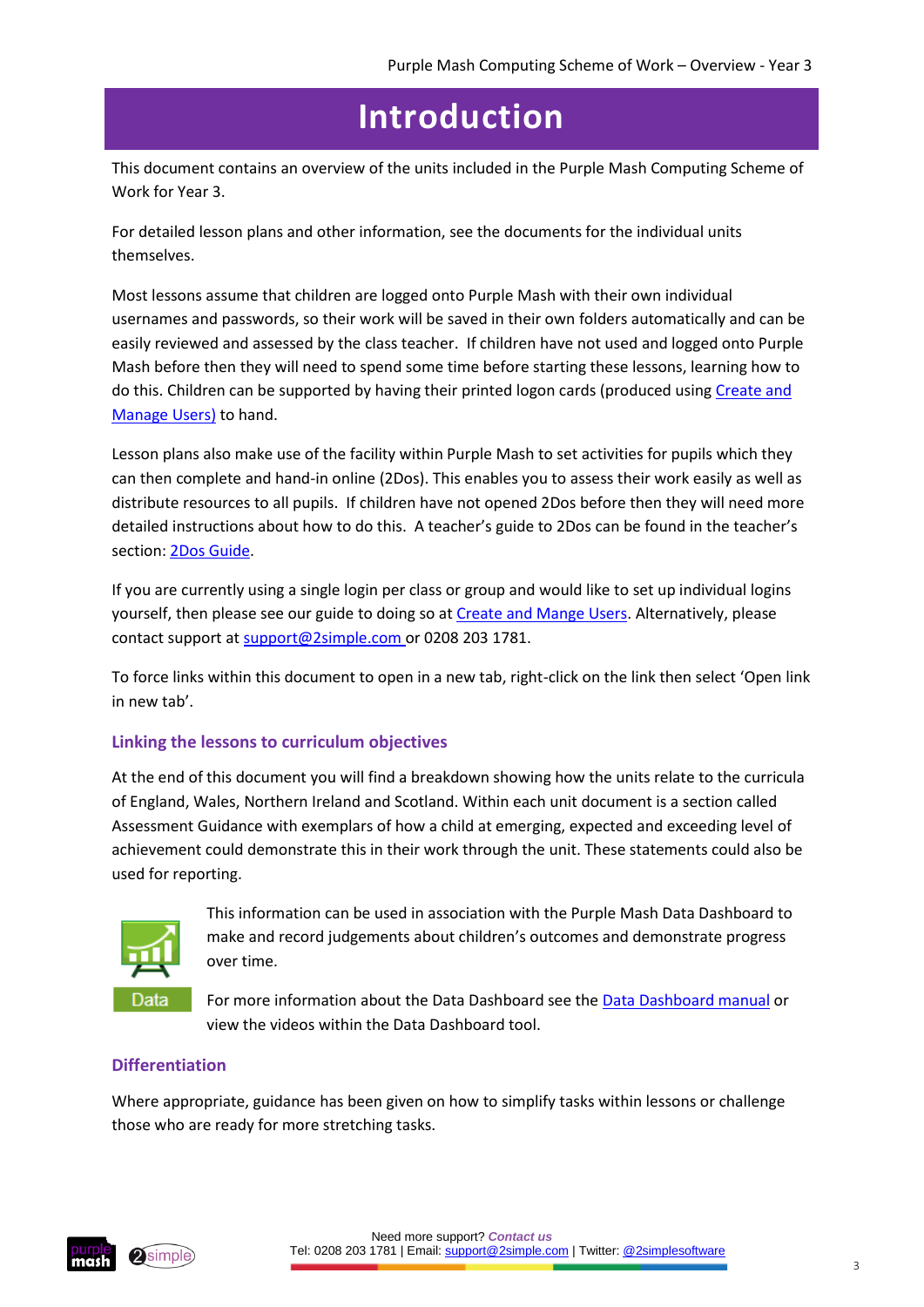## **Year 3 Whole Year Overview**

| <b>Week</b> |                      | 2                      | 3 | 4 | 5.                   | 6 |              | 8                | 9            | 10<br>11                        | 12              | 13 <sup>1</sup> | 14 15 |                 | 16        | 17 <sup>1</sup>                    |                 |  | 18   19   20   21   22 |                 |                 |                 | 23 24 25 26 |  | 27 <sup>1</sup> | 28   29             |  | 30   31          |  | 32 |
|-------------|----------------------|------------------------|---|---|----------------------|---|--------------|------------------|--------------|---------------------------------|-----------------|-----------------|-------|-----------------|-----------|------------------------------------|-----------------|--|------------------------|-----------------|-----------------|-----------------|-------------|--|-----------------|---------------------|--|------------------|--|----|
|             | <b>Unit 3.1</b>      |                        |   |   | <b>Unit 3.2</b>      |   |              | <b>Unit 3.3</b>  |              |                                 | <b>Unit 3.4</b> |                 |       | <b>Unit 3.5</b> |           |                                    | <b>Unit 3.6</b> |  |                        | <b>Unit 3.7</b> |                 | <b>Unit 3.8</b> |             |  |                 |                     |  |                  |  |    |
|             | Coding               |                        |   |   | <b>Online Safety</b> |   | Spreadsheets |                  | Touch-Typing |                                 |                 | Email           |       |                 | Branching |                                    |                 |  | <b>Simulations</b>     |                 | <b>Graphing</b> |                 |             |  |                 |                     |  |                  |  |    |
|             |                      |                        |   |   |                      |   |              |                  |              |                                 |                 |                 |       |                 |           | (including email safety) Databases |                 |  |                        |                 |                 |                 |             |  |                 |                     |  |                  |  |    |
|             |                      |                        |   |   |                      |   | Weeks $-3$   |                  |              |                                 |                 |                 |       |                 |           |                                    |                 |  |                        |                 |                 |                 |             |  |                 |                     |  |                  |  |    |
| w           | Number of Weeks $-6$ |                        |   |   |                      |   |              | $ $ Programs –   |              | $Weeks - 3$                     |                 | $Weeks - 4$     |       |                 |           | $Weeks - 6$                        |                 |  |                        |                 | $Weeks - 4$     |                 |             |  |                 | Weeks $-3$          |  | Weeks $-3$       |  |    |
| <b>YEAR</b> |                      | Main Programs - 2 Code |   |   |                      |   |              |                  |              | $ 2$ Connect (Mind   Programs – |                 | $ $ Programs –  |       |                 |           | $Programs – 2Email$                |                 |  |                        |                 | $ $ Programs –  |                 |             |  |                 | <b>Programs</b> $-$ |  | $Programs -$     |  |    |
|             |                      |                        |   |   |                      |   | Map)         |                  |              | 2Calculate                      |                 | 2Type           |       |                 |           |                                    |                 |  |                        |                 |                 | 2Question       |             |  |                 | 2Simulate,          |  | 2Graph           |  |    |
|             |                      |                        |   |   |                      |   |              | 2Blog (Blogging) |              |                                 |                 |                 |       |                 |           |                                    |                 |  |                        |                 |                 |                 |             |  | Writing         |                     |  | Writing          |  |    |
|             |                      |                        |   |   |                      |   | Writing      |                  |              |                                 |                 |                 |       |                 |           |                                    |                 |  |                        |                 |                 |                 |             |  |                 | <b>Templates</b>    |  | <b>Templates</b> |  |    |
|             |                      |                        |   |   |                      |   | Templates    |                  |              |                                 |                 |                 |       |                 |           |                                    |                 |  |                        |                 |                 |                 |             |  |                 |                     |  | 2Blog            |  |    |
|             |                      |                        |   |   |                      |   |              | Display boards   |              |                                 |                 |                 |       |                 |           |                                    |                 |  |                        |                 |                 |                 |             |  |                 |                     |  | (Blogging)       |  |    |
|             |                      |                        |   |   |                      |   |              |                  |              |                                 |                 |                 |       |                 |           |                                    |                 |  |                        |                 |                 |                 |             |  |                 |                     |  |                  |  |    |

<span id="page-3-0"></span>

(Optional Unit)

**Number of Lessons** – 6

**Main program** – MS

PowerPoint

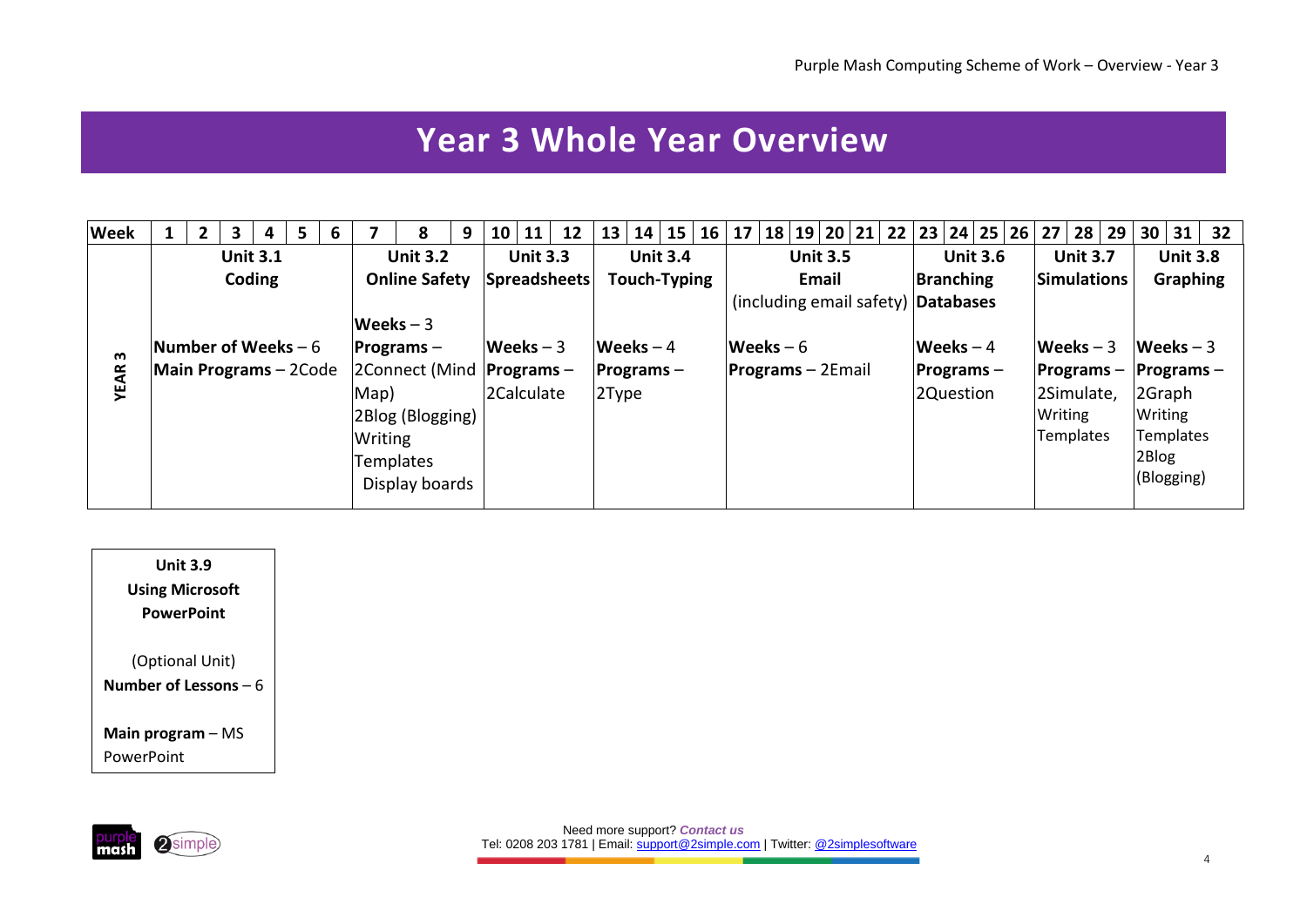## **Year 3 Unit Overview**

#### <span id="page-4-1"></span><span id="page-4-0"></span>**Unit 3.1 – Coding**

| <b>Lesson</b>  | <b>Aims</b>                                                                                                                                                                                                                                                                        | <b>Success Criteria</b>                                                                                                                                                                                                                                                                                                                                                                          |
|----------------|------------------------------------------------------------------------------------------------------------------------------------------------------------------------------------------------------------------------------------------------------------------------------------|--------------------------------------------------------------------------------------------------------------------------------------------------------------------------------------------------------------------------------------------------------------------------------------------------------------------------------------------------------------------------------------------------|
| 1              | To review coding vocabulary that<br>$\bullet$<br>relates to Object, Action, Output,<br>Control and Event.<br>To use 2Chart to represent a<br>$\bullet$<br>sequential program design.<br>To use the design to write<br>the code for the program                                     | Children can create a design that represents a sequential<br>$\bullet$<br>algorithm.<br>Children can use a flowchart design to create the code.<br>$\bullet$<br>Children can explain what Object, Action, Output, Control<br>$\bullet$<br>and Event are in computer programming.                                                                                                                 |
| $\overline{2}$ | To design and write a<br>$\bullet$<br>program that simulates a<br>physical system.                                                                                                                                                                                                 | Children can explain how their program simulates a<br>$\bullet$<br>physical system, i.e. my vehicles move at different speeds<br>and angles.<br>Children can describe what they did to make their vehicle<br>$\bullet$<br>change angle.<br>Children can show that their vehicles move at different<br>$\bullet$<br>speeds                                                                        |
| 3              | To look at the grid that underlies<br>$\bullet$<br>the design and relate this to X<br>and Y properties.<br>To introduce selection in their<br>$\bullet$<br>programming by using the if<br>command.<br>To combine a timer in a<br>program with selection.                           | Children can make use of the X and Y properties of objects<br>$\bullet$<br>in their coding.<br>Children can create an if statement in their program.<br>$\bullet$<br>Children can use a timer and if statement to introduce<br>$\bullet$<br>selection in their program.                                                                                                                          |
| 4              | To understand what a variable is<br>$\bullet$<br>in programming.<br>To use a variable to create<br>a timer                                                                                                                                                                         | Children can explain what a variable is in programming.<br>$\bullet$<br>Children can explain why variables need to be named.<br>$\bullet$<br>Children can create a variable in a program.<br>$\bullet$<br>Children can set/change the variable values appropriately<br>$\bullet$<br>to create a timer.                                                                                           |
| 5              | To create a program with an<br>$\bullet$<br>object that repeats actions<br>indefinitely.<br>To use a timer to make<br>$\bullet$<br>characters repeat actions.<br>To explore the use of the<br>repeat command and how<br>this differs from the timer.                               | Children can show how their character repeats an action<br>$\bullet$<br>and explain how they caused it to do so.<br>Children are beginning to understand how the use of the<br>$\bullet$<br>timer differs from the repeat command and can<br>experiment with the different methods of repeating<br>blocks of code.<br>Children can explain how they made objects repeat<br>$\bullet$<br>actions. |
| 6              | To know what debugging means.<br>$\bullet$<br>To understand the need to test<br>$\bullet$<br>and debug a program repeatedly.<br>To debug simple programs.<br>$\bullet$<br>To understand the<br>importance of saving<br>periodically as part of the<br>code development<br>process. | Children can explain what debug (debugging) means.<br>$\bullet$<br>Children have a clear idea of how to use a design<br>$\bullet$<br>document to start debugging a program.<br>Children can debug simple programs.<br>$\bullet$<br>Children can explain why it is important to save their work<br>$\bullet$<br>after each functioning iteration of the program they are<br>making.               |

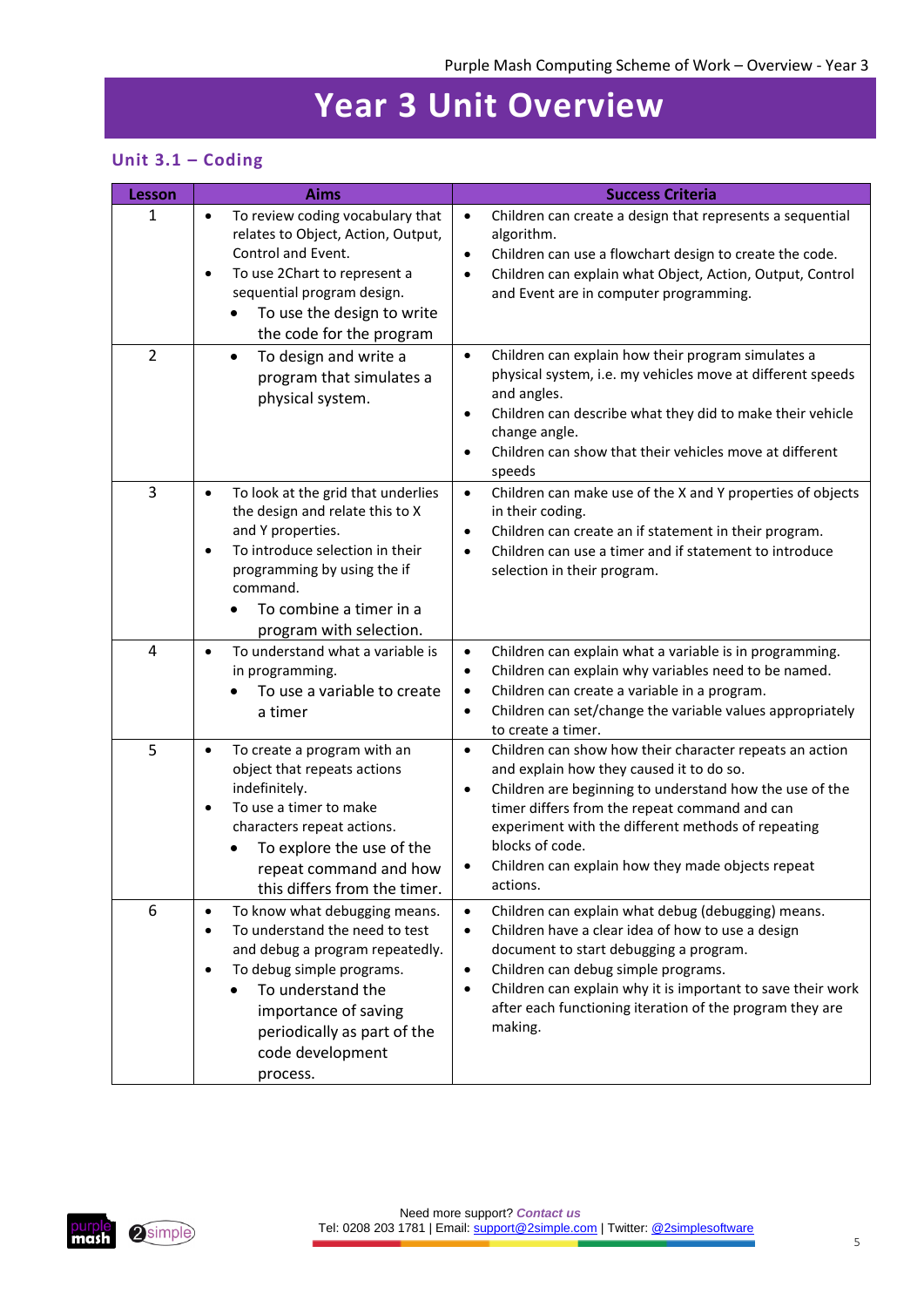#### **Lesson Aims Success Criteria** 1 To know what makes a safe password, how to keep passwords safe and the consequences of giving your passwords away. To understand how the Internet can be used to help us to communicate effectively. To understand how a blog can be used to help us communicate with a wider audience. • Children understand what makes a good password for use on the Internet. Children are beginning to realise the outcomes of not keeping passwords safe. • Children can contribute to a concept map of all the different ways they know that the Internet can help us to communicate. • Children have contributed to a class blog with clear and appropriate messages. 2 For children to consider if that they read on websites is true? To look at some 'spoof' websites. To create a 'spoof' webpage. To think about why these sites might exist and how to check that the information is accurate. • Children understand that some information held on websites may not be accurate or true. • Children are beginning to understand how to search the Internet and how to think critically about the results that are returned. • Children have accessed and assessed a 'spoof' website. • Children have created their own 'spoof' webpage mock-up. • Children have shared their 'spoof' web page on a class display board. 3 To learn about the meaning of age restrictions symbols on digital media and devices. To discuss why PEGI restrictions exist. To know where to turn for help if they see inappropriate content or have inappropriate contact from others. • Children can identify some physical and emotional effects of playing/watching inappropriate content/games. • Children relate cyberbullying to bullying in the real-world and have strategies for dealing with online bullying including screenshot and reporting.

#### <span id="page-5-0"></span>**Unit 3.2 – Online Safety**

#### <span id="page-5-1"></span>**Unit 3.3 – Spreadsheets**

| Lesson        | <b>Aims</b>                         | <b>Success Criteria</b>                                             |
|---------------|-------------------------------------|---------------------------------------------------------------------|
| 1             | To create pie charts and bar        | Children can create a table of data on a spreadsheet.<br>$\bullet$  |
|               | graphs.                             | Children can use a spreadsheet program to                           |
|               |                                     | automatically create charts and graphs from data.                   |
| $\mathcal{P}$ | To use the 'more than', 'less than' | Children can use the 'more than', 'less than' and<br>$\bullet$      |
|               | and 'equals' tools.                 | 'equals' tools to compare different numbers and help                |
|               |                                     | to work out solutions to sums.                                      |
|               |                                     | Children can use the 'spin' tool to count through                   |
|               |                                     | times tables.                                                       |
| 3             | To introduce the Advanced Mode      | Children can describe a cell location in a spreadsheet<br>$\bullet$ |
|               | of 2Calculate and use coordinates.  | using the notation of a letter for the column followed              |
|               |                                     | by a number for the row.                                            |
|               |                                     | Children can find specified locations in a spreadsheet.             |

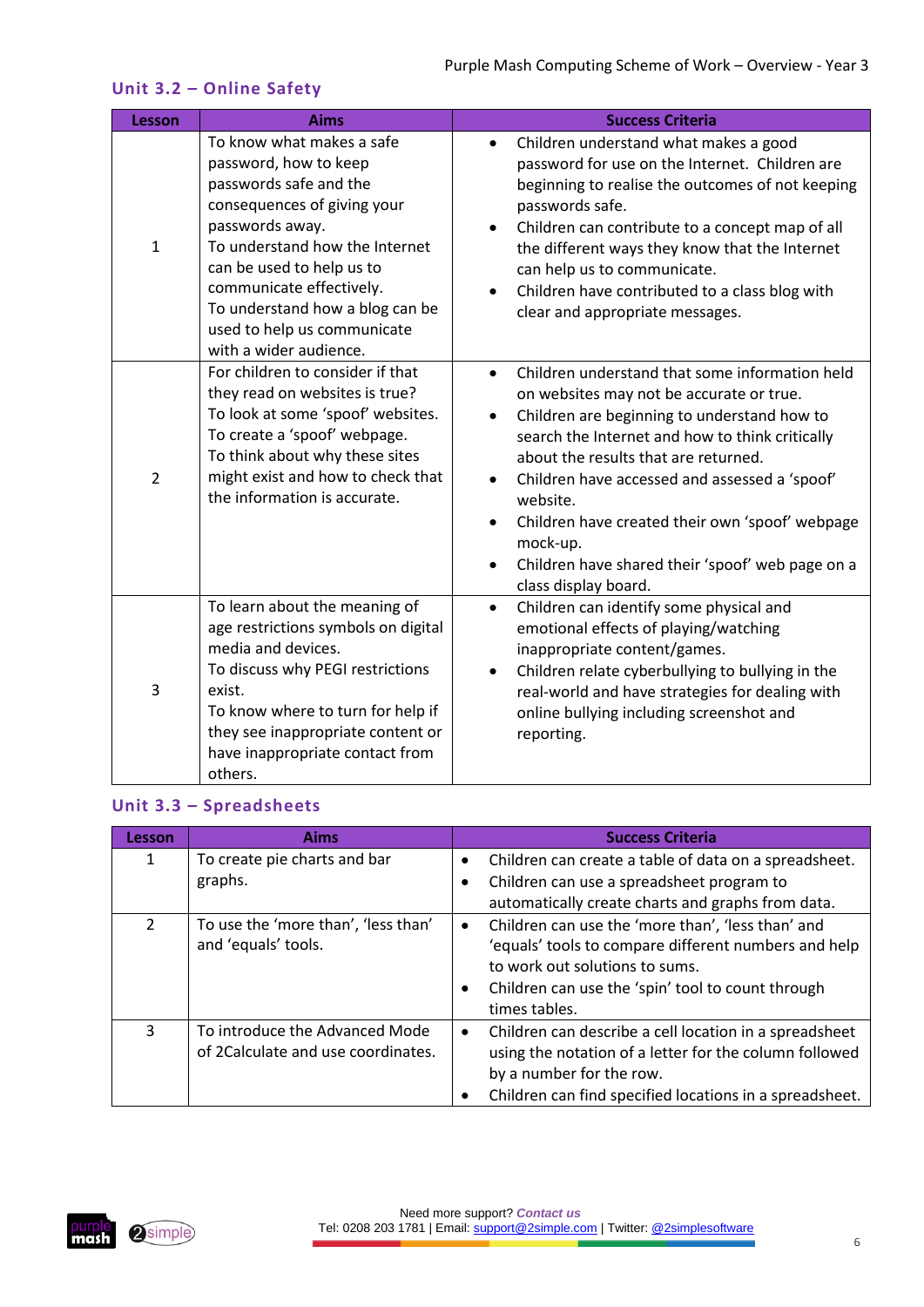#### **Lesson Aims Aims Aims Success Criteria** 1 | To introduce typing terminology. Understand the correct way to sit at the keyboard. To learn how to use the home, top and bottom row keys. • To understand the names of the fingers. • To understand what is meant by – home, bottom, and top rows. • Developed ability to touch type the home, bottom, and top rows. 2 To practise and improve typing for home, bottom and top rows. • Children can use two hands to type the letters on the keyboard. 3 | To practise the keys typed with the left hand. • Children can touch type using the left hand. 4 To practise the keys typed with the right hand. • Children can touch type using the right hand.

#### <span id="page-6-0"></span>**Unit 3.4 – Touch-typing**

#### <span id="page-6-1"></span>**Unit 3.5 – Email**

| Lesson         | <b>Aims</b>                                                                                    | <b>Success Criteria</b>                                                                                                                                                        |
|----------------|------------------------------------------------------------------------------------------------|--------------------------------------------------------------------------------------------------------------------------------------------------------------------------------|
| 1              | To think about the different<br>methods of communication.                                      | Children can list a range of different ways to<br>communicate.<br>Children can use 2Connect to highlight the<br>strengths and weaknesses of each method.                       |
| $\overline{2}$ | To open and respond to an<br>email.<br>To write an email to someone,<br>using an address book. | Children can open an email and respond to it.<br>$\bullet$<br>Children have sent emails to other children in the<br>class.                                                     |
| 3              | To learn how to use email safely.                                                              | Children have written rules about how to stay safe<br>using email.<br>Children have contributed to classmates' rules.<br>$\bullet$                                             |
| 4              | To learn how to use email safely.                                                              | Children have created a quiz about email safety<br>$\bullet$<br>which explores scenarios that they could come<br>across in the future.                                         |
| 5              | To add an attachment to an<br>email.                                                           | Children can attach work to an email.<br>Children know what CC means and how to use it.                                                                                        |
| 6              | To explore a simulated email<br>scenario.                                                      | Children can read and respond to a series of email<br>communications.<br>Children can attach files appropriately and use<br>$\bullet$<br>email communication to explore ideas. |

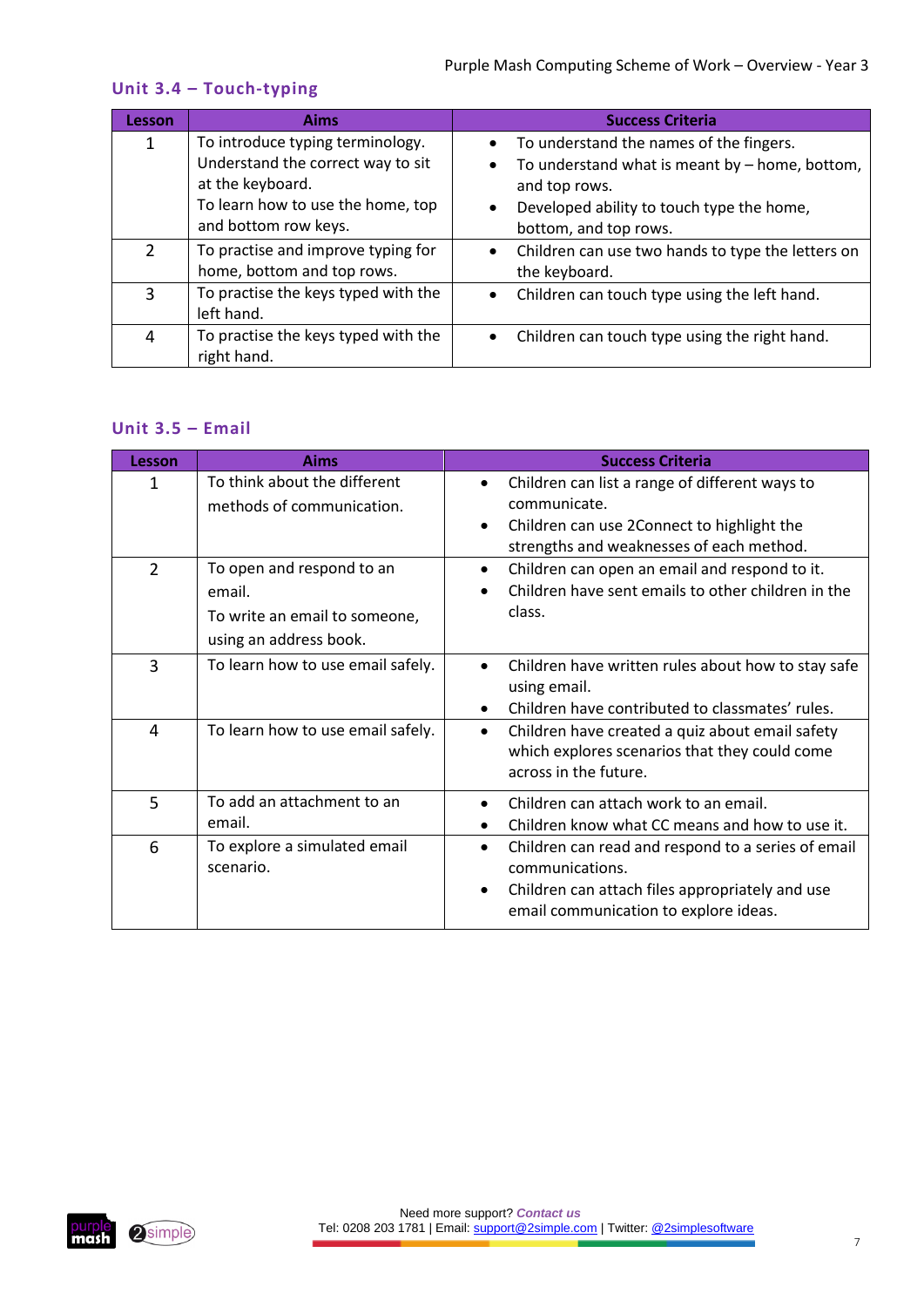| Lesson         | Aims                                                        | <b>Success Criteria</b>                                                                                                                                                                                                                                                                       |
|----------------|-------------------------------------------------------------|-----------------------------------------------------------------------------------------------------------------------------------------------------------------------------------------------------------------------------------------------------------------------------------------------|
| 1              | To sort objects using just YES/NO<br>questions.             | Children understand how YES/NO questions are<br>٠<br>structured and answered.<br>Children have used YES/NO questioning to play a<br>$\bullet$<br>simple game with a friend.                                                                                                                   |
| $\overline{2}$ | To complete a branching<br>database using 2Question.        | Children have contributed to a class branching<br>$\bullet$<br>database about fruit.<br>Children have completed a branching database<br>$\bullet$<br>about vegetables.                                                                                                                        |
| $3$ and $4$    | To create a branching database<br>of the children's choice. | Children can choose a suitable topic for a<br>$\bullet$<br>branching database.<br>Children can select and save appropriate images.<br>$\bullet$<br>Children can create a branching database.<br>$\bullet$<br>Children know how to use and debug their own<br>$\bullet$<br>branching database. |

#### <span id="page-7-0"></span>**Unit 3.6 – Branching Databases**

#### <span id="page-7-3"></span><span id="page-7-1"></span>**Unit 3.7 – Simulations**

| Lesson        | <b>Aims</b>                              | <b>Success Criteria</b>                                                                                                                                                                                                                                                                                                         |
|---------------|------------------------------------------|---------------------------------------------------------------------------------------------------------------------------------------------------------------------------------------------------------------------------------------------------------------------------------------------------------------------------------|
| 1             | To look at what simulations are.         | Children know that a computer simulation can<br>٠<br>represent real and imaginary situations.<br>Children can give some examples of simulations<br>$\bullet$<br>used for fun and for work.<br>Children can give suggestions of advantages and<br>$\bullet$<br>problems of simulations.                                          |
| $\mathcal{P}$ | To explore a simulation.                 | Children can explore a simulation.<br>٠<br>Children can use a simulation to try out different<br>$\bullet$<br>options and to test predictions.<br>Children can begin to evaluate simulations by<br>$\bullet$<br>comparing them with real situations and<br>considering their usefulness.                                        |
| 3             | To analyse and evaluate a<br>simulation. | Children can recognise patterns within<br>٠<br>simulations and make and test predictions.<br>Children can identify the relationships and rules<br>$\bullet$<br>on which the simulations are based and test their<br>predictions.<br>Children can evaluate a simulation to determine<br>$\bullet$<br>its usefulness for purpose. |

#### <span id="page-7-2"></span>**Unit 3.8 – Graphing**

| Lesson | <b>Aims</b>                                                              | <b>Success Criteria</b>                                                                                                                                                                             |
|--------|--------------------------------------------------------------------------|-----------------------------------------------------------------------------------------------------------------------------------------------------------------------------------------------------|
| 1      | To enter data into a graph and<br>answer questions.                      | • Children can set up a graph with a given number<br>of fields.<br>Children can enter data for a graph.<br>$\bullet$<br>Children can produce and share graphs made on<br>$\bullet$<br>the computer. |
| 2      | To solve an investigation and<br>present the results in graphic<br>form. | Children have solved a maths investigation.<br>Children can present the results in a range of<br>graphical formats.                                                                                 |

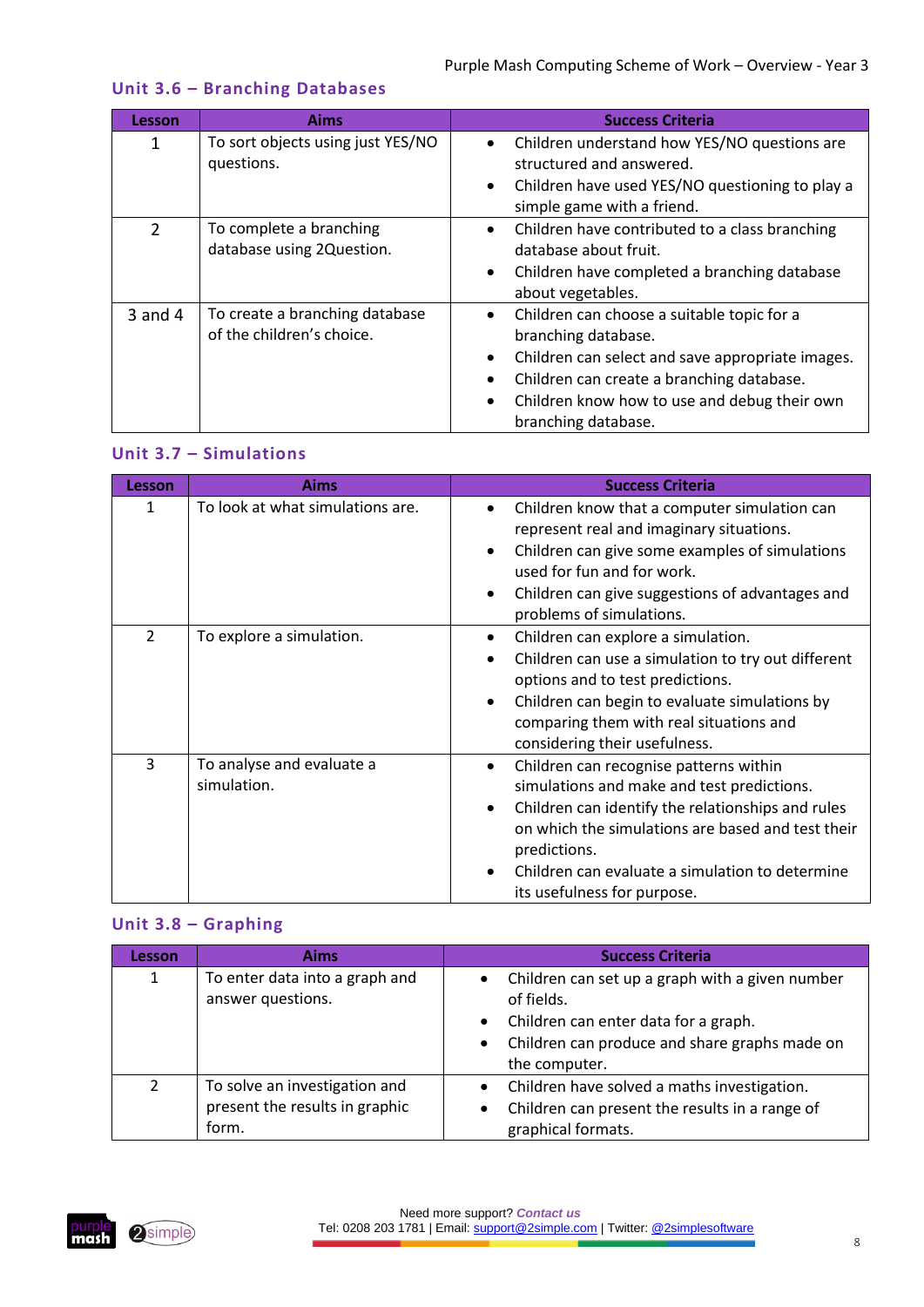### <span id="page-8-0"></span>**Unit 3.9 – Presenting (with Microsoft PowerPoint)**

#### **Downloaded Version**

| Lesson | <b>Aims</b>                                  | <b>Success Criteria</b>                                                                                                                                                                  |
|--------|----------------------------------------------|------------------------------------------------------------------------------------------------------------------------------------------------------------------------------------------|
| 1      | Creating a page in a presentation            | Pupils will know what PowerPoint is.                                                                                                                                                     |
|        |                                              | Pupils will know how to open PowerPoint.                                                                                                                                                 |
|        |                                              | Pupils will know how to add text and format it.                                                                                                                                          |
|        |                                              | Pupils will know how to add shapes to a page.<br>$\bullet$                                                                                                                               |
| 2      | Adding in media to a                         | Pupils can change the design of the slides.                                                                                                                                              |
|        | presentation                                 | Pupils can insert a new slide.                                                                                                                                                           |
|        |                                              | Pupils can insert pictures.                                                                                                                                                              |
|        |                                              | Pupils can edit pictures.                                                                                                                                                                |
|        |                                              | Pupils can insert video and audio.                                                                                                                                                       |
| 3      | Animating a presentation                     | Pupils can use animations in a presentation.                                                                                                                                             |
|        |                                              | Pupils can use transitions in a presentation.                                                                                                                                            |
| 4      | Adding in timings to a<br>presentation       | Pupils can add timings to a presentation.                                                                                                                                                |
|        |                                              | Pupils can present using a PowerPoint slideshow.                                                                                                                                         |
| 5      | Creating a presentation linked to<br>a topic | Pupils will use skills learnt in the lesson to create a<br>$\bullet$<br>presentation linked to a curriculum topic the<br>pupils are studying or on a topic of the pupil's own<br>choice. |
| 6      | Creating a presentation linked to<br>a topic | Pupils will use skills learnt in the lesson to create a<br>$\bullet$<br>presentation linked to a curriculum topic the<br>pupils are studying or on a topic of the pupil's own<br>choice  |

#### **Online Version**

| Lesson | Aims                                         | <b>Success Criteria</b>                                                                                                                             |
|--------|----------------------------------------------|-----------------------------------------------------------------------------------------------------------------------------------------------------|
| 1      | Creating a page in a presentation            | Pupils will know what PowerPoint is.                                                                                                                |
|        |                                              | Pupils will know how to open PowerPoint.                                                                                                            |
|        |                                              | Pupils will know how to add text and format it.                                                                                                     |
| 2      | Adding in media to a                         | Pupils can change the design of the slides.<br>$\bullet$                                                                                            |
|        | presentation                                 | Pupils can insert a new slide.                                                                                                                      |
|        |                                              | Pupils can insert pictures.                                                                                                                         |
|        |                                              | Pupils can edit pictures.                                                                                                                           |
|        |                                              | Pupils can insert video.                                                                                                                            |
| 3      | Animating a presentation                     | Pupils can insert use animations in a<br>presentation.                                                                                              |
|        |                                              | Pupils can insert use transitions in a presentation.                                                                                                |
| 4 & 5  | Creating a presentation linked to<br>a topic | Pupils will use skills to create a presentation linked<br>to a curriculum topic the pupils are studying or on<br>a topic of the pupil's own choice. |

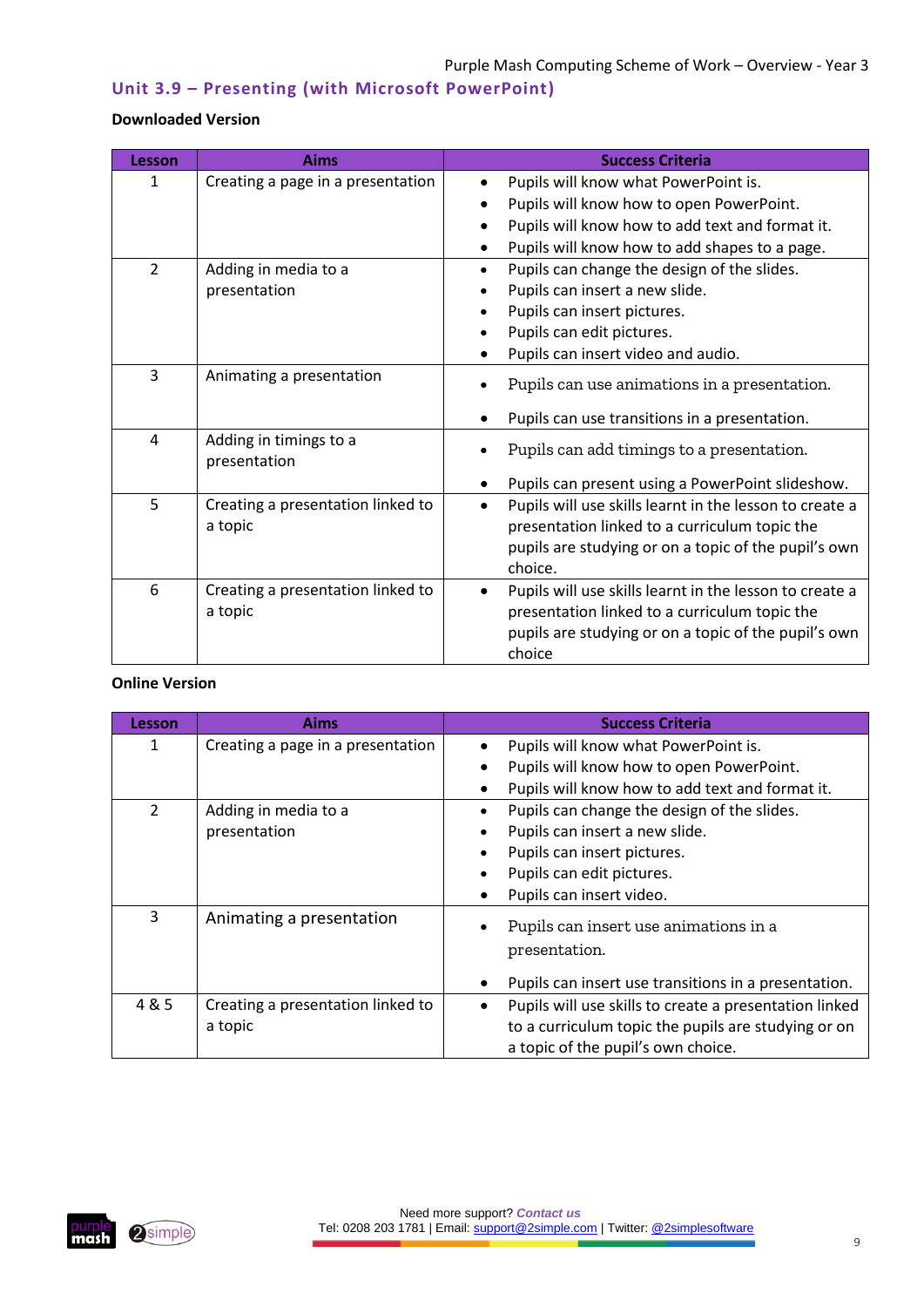### <span id="page-9-0"></span>**Unit 3.9 – Presenting (with Google Slides)**

#### **Online Version**

| Lesson         | Aims                           | <b>Success Criteria</b>                                         |
|----------------|--------------------------------|-----------------------------------------------------------------|
| 1              | Making a document from a blank | Pupils will know what Google Slides is.                         |
|                | page                           | Pupils will know how to open Google Slides.                     |
|                |                                | Pupils will know how to add text and format it.                 |
| $\overline{2}$ | To insert images into a        | Pupils will be able to change the design of a                   |
|                | presentation                   | presentation.                                                   |
|                |                                | Pupils will be able to insert a new slide.                      |
|                |                                | Pupils will be able to insert a picture.                        |
|                |                                | Pupils will be able to edit pictures.<br>$\bullet$              |
|                |                                | EXTENSION - Pupils will be able to insert video.<br>٠           |
| 3              | Adding shapes and lines to a   | Pupils can add shapes to a presentation.                        |
|                | presentation                   | Pupils can add lines into a presentation.                       |
| 4              | Animating a presentation       | Pupils can use animations in a presentation.<br>$\bullet$       |
|                |                                | Pupils can use transitions in a presentation.<br>$\bullet$      |
| 5&6            | Creating a full presentation   | Pupils can add text to a presentation.<br>$\bullet$             |
|                |                                | Pupils can add objects including text and pictures<br>$\bullet$ |
|                |                                | to their presentation.                                          |
|                |                                | Pupils can add animation and transitions to their               |
|                |                                | presentation.                                                   |
|                |                                | Pupils can present their work on Slides.                        |

#### **Tablet Version**

| Lesson         | <b>Aims</b>                                  | <b>Success Criteria</b>                                                                                     |
|----------------|----------------------------------------------|-------------------------------------------------------------------------------------------------------------|
| 1              | Making a document from a blank               | Pupils know what Google Slides is.                                                                          |
|                | page                                         | Pupils know how to open Google Slides.                                                                      |
|                |                                              | Pupils know how to add text and format it.                                                                  |
| $\overline{2}$ | Inserting images into a<br>presentation      | Pupils can change the design of a presentation.<br>Pupils can insert a new slide.                           |
|                |                                              | Pupils can insert a picture.                                                                                |
| 3              | Adding shapes and lines to a<br>presentation | Pupils can add shapes to a presentation.                                                                    |
|                |                                              | Pupils can add lines into a presentation.                                                                   |
| 4 & 5          | Creating a full presentation                 | Pupils can plan a presentation on a topic.<br>Pupils can add relevant text and images to a<br>presentation. |
|                |                                              | Pupils can present their topic using a Slides<br>presentation.                                              |

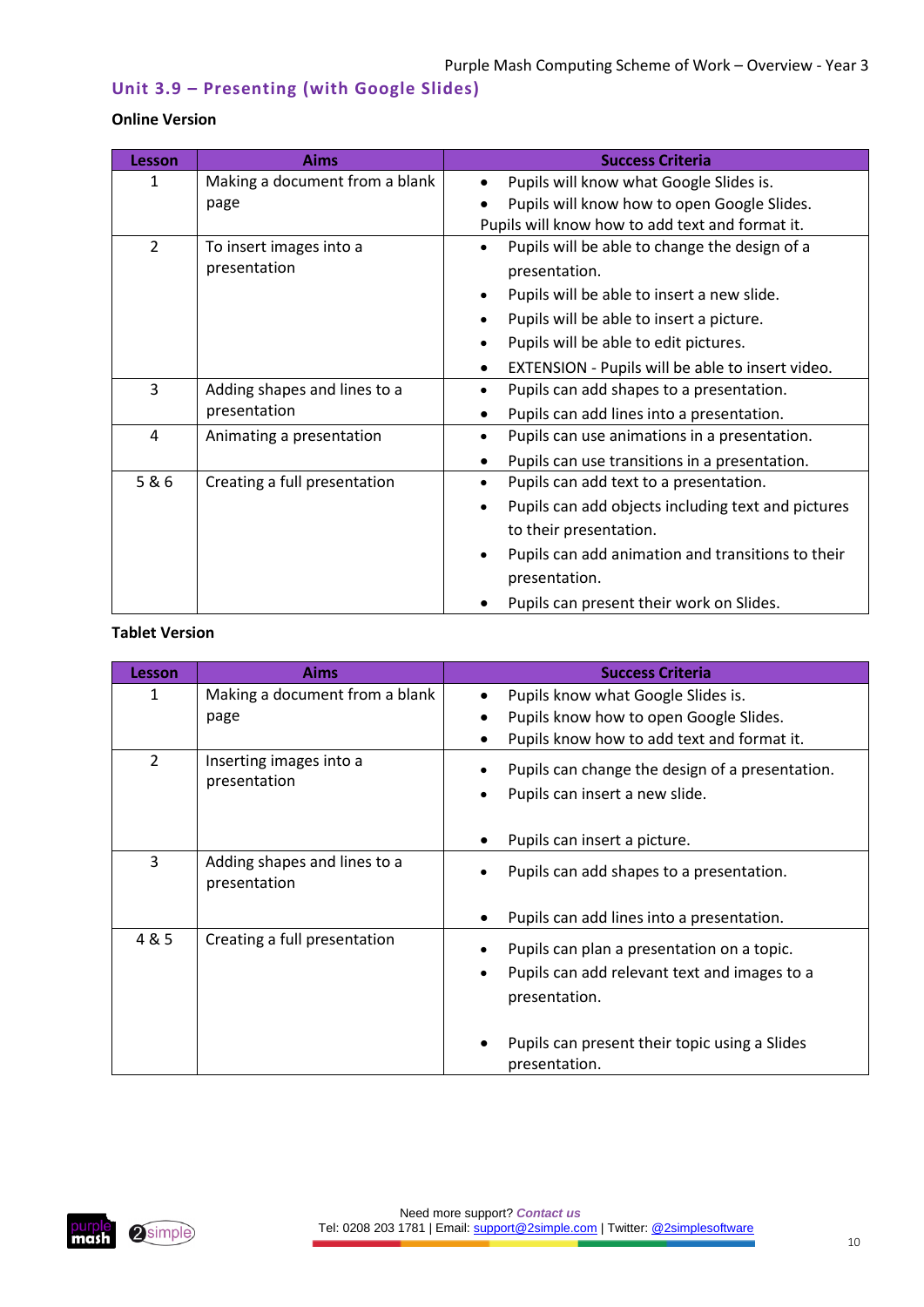## **English National Curriculum Objectives (Key Stage 2)**

<span id="page-10-0"></span>

| <b>National Curriculum Objective</b>                                                                                                                                                               | <b>Strand</b>                 | <b>Units</b> |
|----------------------------------------------------------------------------------------------------------------------------------------------------------------------------------------------------|-------------------------------|--------------|
| Design, write and debug programs that accomplish specific goals, including controlling or simulating physical<br>systems; solve problems by decomposing them into smaller parts.                   | <b>Computer Science</b>       | 3.1          |
| Use sequence, selection and repetition in programs; work with variables and various forms of input and<br>output.                                                                                  | <b>Computer Science</b>       | 3.1          |
| Use logical reasoning to explain how some simple algorithms work and to detect and correct errors in<br>algorithms and programs                                                                    | <b>Computer Science</b>       | 3.1          |
| Understand computer networks, including the Internet; how they can provide multiple services, such as the<br>World Wide Web; and the opportunities they offer for communication and collaboration. | <b>Computer Science</b>       | 3.5          |
| Use search technologies effectively, appreciate how results are selected and ranked, and be discerning in<br>evaluating digital content.                                                           | <b>Information Technology</b> |              |
| Select, use and combine a variety of software (including internet services) on a range of digital devices to                                                                                       | <b>Information Technology</b> | 3.4          |
| design and create a range of programs, systems and content that accomplish given goals, including                                                                                                  |                               | 3.5          |
| collecting, analysing, evaluating and presenting data and information.                                                                                                                             |                               | 3.6          |
|                                                                                                                                                                                                    |                               | 3.7          |
|                                                                                                                                                                                                    |                               | 3.8          |
| Use technology safely, respectfully and responsibly; recognise acceptable/unacceptable behaviour; identify                                                                                         | Digital Literacy              | 3.2          |
| a range of ways to report concerns about content and contact.                                                                                                                                      |                               | 3.5          |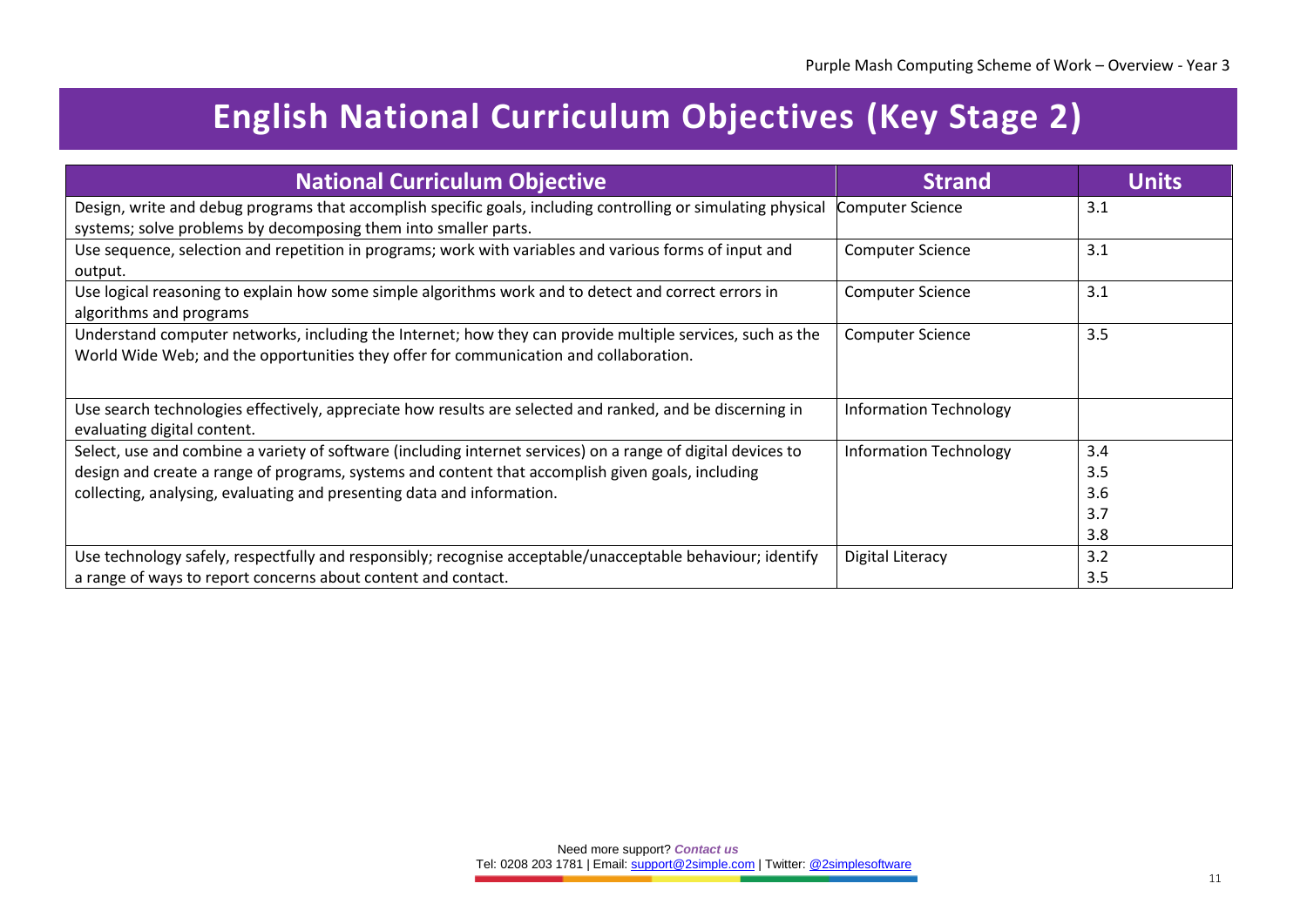## **Welsh Digital Competence Framework**

<span id="page-11-0"></span>

| <b>Strand</b>   | Learners are able to:                                                                                                                                                 | <b>Units Covered</b>    |
|-----------------|-----------------------------------------------------------------------------------------------------------------------------------------------------------------------|-------------------------|
| Citizenship     | Understand simple rules for sharing images and data, e.g. understand that photographs cannot be<br>taken of others or shared online without seeking permission first. | 3.2, 3.5                |
|                 | Use strategies for creating and keeping strong, secure passwords, e.g. three to four random words                                                                     | 3.2                     |
|                 | joined together or using capitalisation and numbers.                                                                                                                  |                         |
|                 | Acknowledge age restrictions and suitability of digital media and devices, e.g. locate and begin to<br>understand PEGI ratings and age restriction guidelines.        | 3.2                     |
|                 | identify physical and emotional effects of playing/watching inappropriate content/games.                                                                              | 3.2                     |
|                 | explain how giving credit is a sign of respect.                                                                                                                       | 3.2                     |
|                 | explain when and how it is acceptable to use the work of others.                                                                                                      | 3.2                     |
|                 | Explain the similarities and differences between offline and online communications,                                                                                   | 3.2, 3.5                |
|                 | Compose clear and appropriate messages in online communities.                                                                                                         | 3.5                     |
|                 | Identify different forms of bullying, including cyberbullying, and suggest strategies for dealing with it,                                                            | 3.2, 3.5                |
|                 | e.g. screenshot, block, report.                                                                                                                                       |                         |
| Interacting and | Exchange simple online communication in one or more languages, e.g. e-mail or video call                                                                              | 3.5                     |
| collaborating   | Explain the advantages of communicating electronically.                                                                                                               | 3.5                     |
|                 | Use an online collaborative platform to create or edit a file in one or more languages.                                                                               | 3.1, 3.3, 3.5, 3.6, 3.8 |
|                 | Save files to a specific location using an appropriate file name.                                                                                                     | 3.1, 3.3, 3.6, 3.8      |
|                 | Understand the importance of saving work periodically to avoid losing work.                                                                                           | 3.1, 3.3, 3.6, 3.8      |
| Producing       | Use identified success criteria as a plan for completion of task.                                                                                                     | <b>All Units</b>        |
|                 | Develop strategies for finding information using different keywords and techniques.                                                                                   | 3.2                     |
|                 | Create and edit multimedia components in one or more languages.                                                                                                       | 3.1, 3.3, 3.5, 3.6, 3.8 |
|                 | Organise a range of text, image, sound, animation and video for selected purposes.                                                                                    | 3.1, 3.3, 3.5, 3.6, 3.8 |
|                 | Give an opinion about their own work and suggest improvements.                                                                                                        | 3.1, 3.4, 3.7           |
| Data and        | Represent a solution symbolically.                                                                                                                                    | 3.1                     |
| Computational   | Detect and correct mistakes in sequences of instructions.                                                                                                             | 3.1                     |
| Thinking        | Identify repetitions or loops in a sequence.                                                                                                                          | 3.1                     |
|                 | Collect data, enter and begin to analyse in given formats.                                                                                                            | 3.3, 3.6, 3.8           |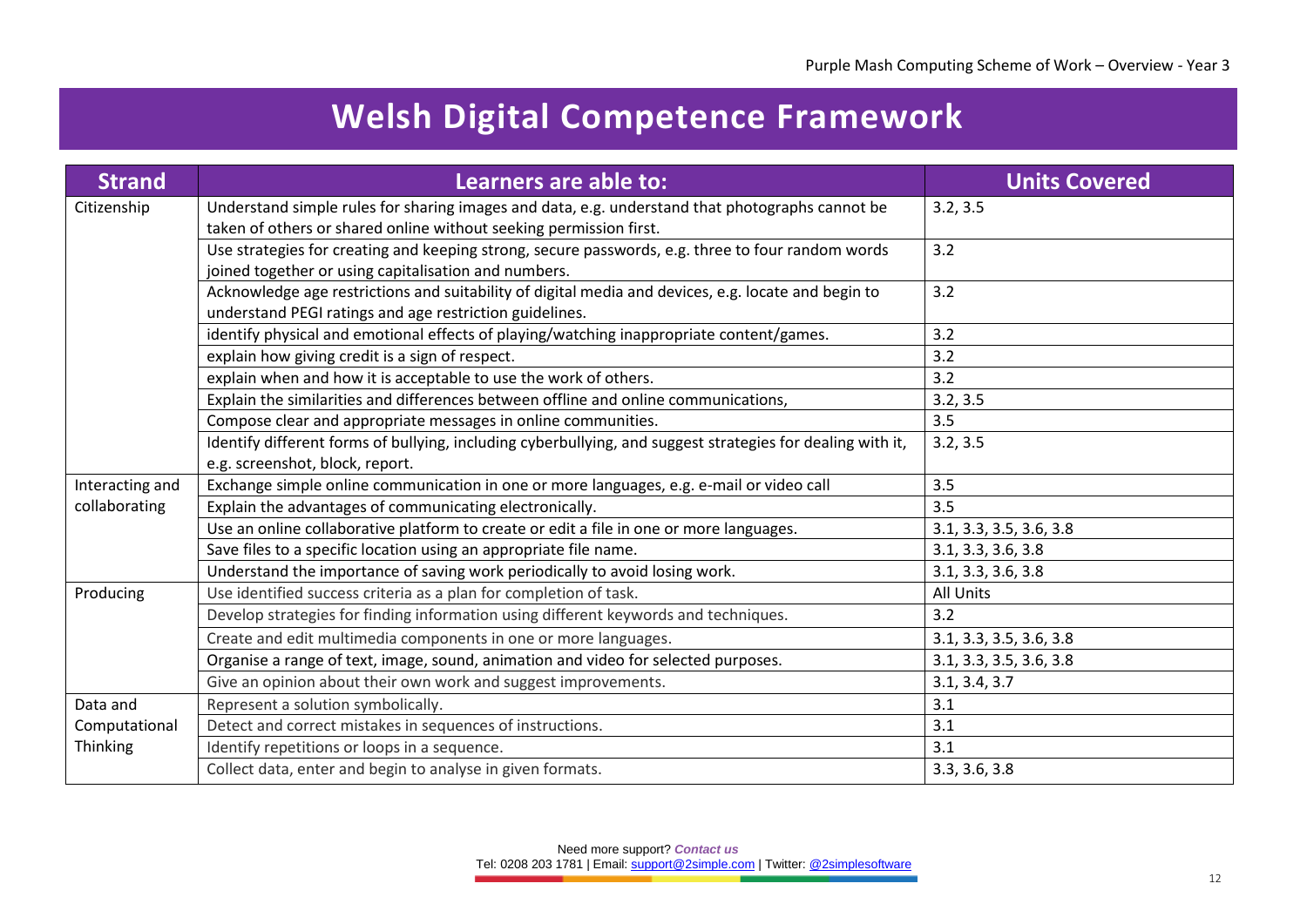## <span id="page-12-0"></span>**Northern Ireland Levels of Progression and Desirable Features**

|                | <b>Objective</b>                                                                                                                                                                                | <b>Units Covered</b>         |
|----------------|-------------------------------------------------------------------------------------------------------------------------------------------------------------------------------------------------|------------------------------|
| Explore        | Access, select, interpret and research information from<br>safe and reliable sources.                                                                                                           | 3.2                          |
|                | Investigate, make predictions and solve problems<br>through interaction with digital tools.                                                                                                     | 3.1, 3.3, 3.6, 3.7, 3.8      |
| <b>Express</b> | Create, develop, present and publish ideas and<br>information responsibly using a range of digital media<br>and manipulate a range of assets to produce<br>multimedia.                          | 3.1, 3.2, 3.3, 3.5, 3.6, 3.8 |
| Exchange       | Communicate safely and responsibly using a range of<br>contemporary digital methods and tools, exchanging,<br>sharing, collaborating and developing ideas digitally.                            | 3.1, 3.2, 3.5, 3.6, 3.8      |
| Evaluate       | Talk about, review and make improvements to work,<br>reflecting on the process and outcome, and consider<br>the sources and resources used, including safety,<br>reliability and acceptability. | 3.1, 3.2, 3.5                |
| Exhibit        | Manage and present their stored work and showcase<br>their learning across the curriculum, using ICT safely<br>and responsibly.                                                                 | <b>All Units</b>             |

| <b>Desirable Features</b>   | <b>Units Covered</b>                                                                  |
|-----------------------------|---------------------------------------------------------------------------------------|
| Desktop Publishing          | 3.4, 3.8                                                                              |
| <b>Film and Animation</b>   | See unit 4.6                                                                          |
| <b>Interactive Design</b>   | 3.1, 3.7                                                                              |
| Managing data               | 3.3, 3.6, 3.8                                                                         |
| <b>Music and Sound</b>      | See unit 2.7                                                                          |
| <b>Online Communication</b> | 3.2, 3.5                                                                              |
| Presenting                  | Use of publishing templates and 2Connect to complete<br>activities as part of lessons |
| Working with Images         | Used in various units, see specifically unit 2.6                                      |